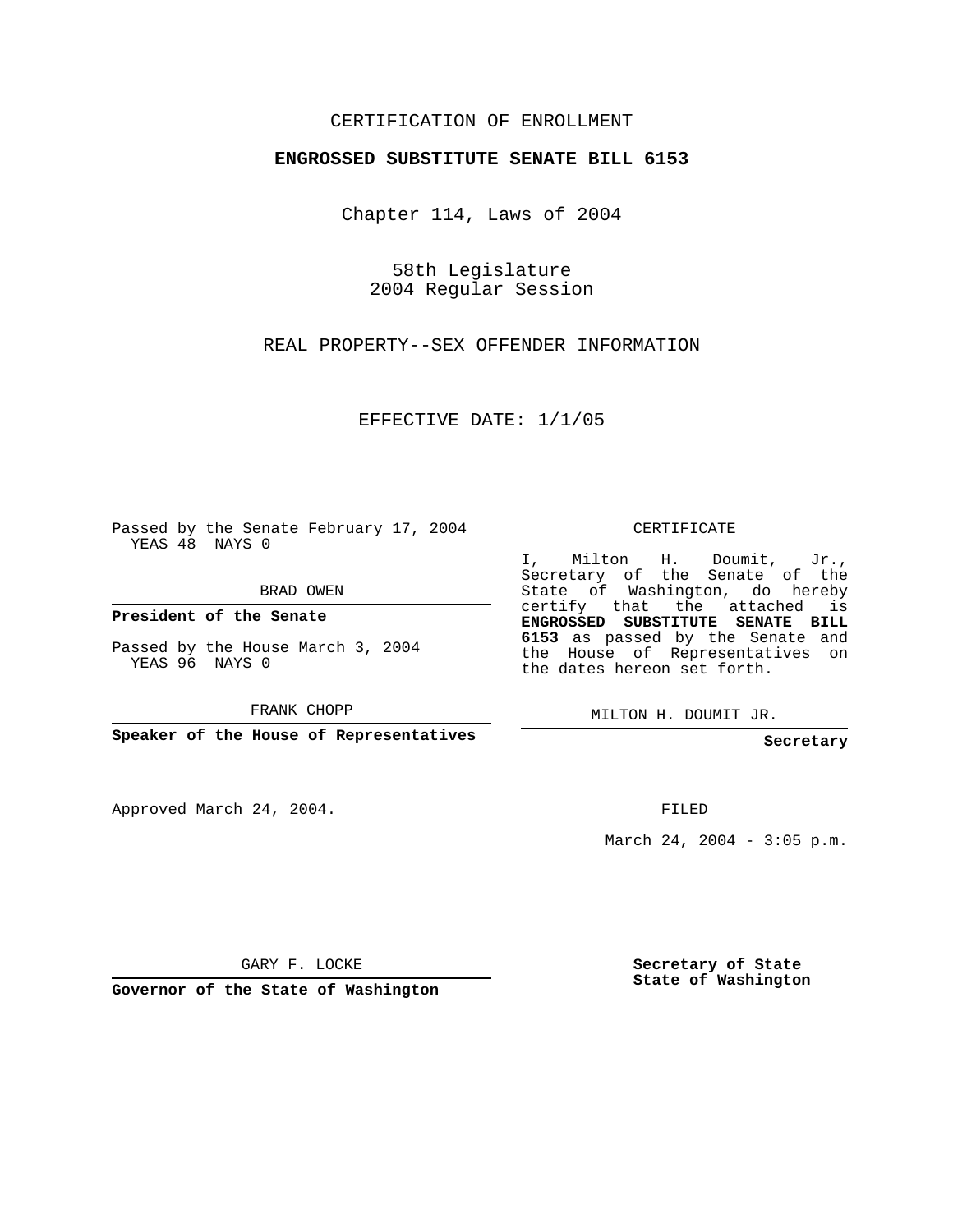# **ENGROSSED SUBSTITUTE SENATE BILL 6153** \_\_\_\_\_\_\_\_\_\_\_\_\_\_\_\_\_\_\_\_\_\_\_\_\_\_\_\_\_\_\_\_\_\_\_\_\_\_\_\_\_\_\_\_\_

\_\_\_\_\_\_\_\_\_\_\_\_\_\_\_\_\_\_\_\_\_\_\_\_\_\_\_\_\_\_\_\_\_\_\_\_\_\_\_\_\_\_\_\_\_

Passed Legislature - 2004 Regular Session

### **State of Washington 58th Legislature 2004 Regular Session**

**By** Senate Committee on Financial Services, Insurance & Housing (originally sponsored by Senators Prentice, Eide, Haugen, Winsley, Kohl-Welles and Kline)

READ FIRST TIME 01/22/04.

 AN ACT Relating to notifying home buyers of where information regarding registered sex offenders may be obtained; amending RCW 64.06.020; adding a new section to chapter 64.06 RCW; creating a new section; and providing an effective date.

BE IT ENACTED BY THE LEGISLATURE OF THE STATE OF WASHINGTON:

 **Sec. 1.** RCW 64.06.020 and 2003 c 200 s 1 are each amended to read as follows:

 (1) In a transaction for the sale of residential property, the seller shall, unless the buyer has expressly waived the right to receive the disclosure statement, or unless the transfer is exempt under RCW 64.06.010, deliver to the buyer a completed seller disclosure statement in the following format and that contains, at a minimum, the following information:

INSTRUCTIONS TO THE SELLER

 Please complete the following form. Do not leave any spaces blank. If the question clearly does not apply to the property write "NA". If the answer is "yes" to any \* items, please explain on attached sheets. Please refer to the line number(s) of the question(s) when you provide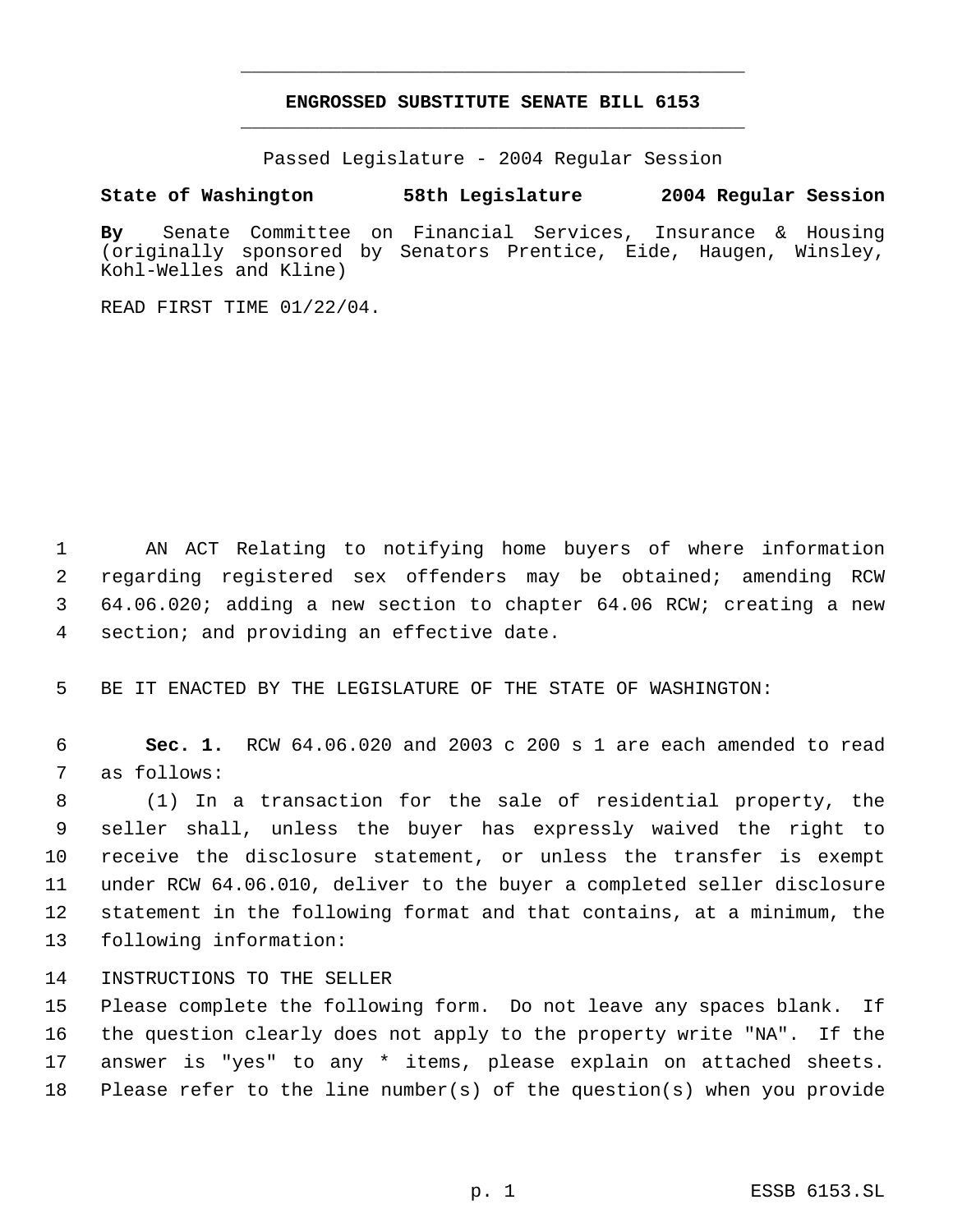your explanation(s). For your protection you must date and sign each page of this disclosure statement and each attachment. Delivery of the disclosure statement must occur not later than five business days, unless otherwise agreed, after mutual acceptance of a written contract to purchase between a buyer and a seller.

## NOTICE TO THE BUYER

 THE FOLLOWING DISCLOSURES ARE MADE BY SELLER ABOUT THE CONDITION OF THE PROPERTY LOCATED AT . . . . . . . . . . . . . . . . . . . . . . . . . ("THE PROPERTY"), OR AS LEGALLY DESCRIBED ON ATTACHED EXHIBIT A.

10 SELLER MAKES THE FOLLOWING DISCLOSURES OF EXISTING MATERIAL FACTS OR MATERIAL DEFECTS TO BUYER BASED ON SELLER'S ACTUAL KNOWLEDGE OF THE PROPERTY AT THE TIME SELLER COMPLETES THIS DISCLOSURE STATEMENT. UNLESS YOU AND SELLER OTHERWISE AGREE IN WRITING, YOU HAVE THREE BUSINESS DAYS FROM THE DAY SELLER OR SELLER'S AGENT DELIVERS THIS DISCLOSURE STATEMENT TO YOU TO RESCIND THE AGREEMENT BY DELIVERING A SEPARATELY SIGNED WRITTEN STATEMENT OF RESCISSION TO SELLER OR SELLER'S AGENT. IF THE SELLER DOES NOT GIVE YOU A COMPLETED DISCLOSURE STATEMENT, THEN YOU MAY WAIVE THE RIGHT TO RESCIND PRIOR TO OR AFTER THE TIME YOU ENTER INTO A SALE AGREEMENT.

 THE FOLLOWING ARE DISCLOSURES MADE BY SELLER AND ARE NOT THE REPRESENTATIONS OF ANY REAL ESTATE LICENSEE OR OTHER PARTY. THIS INFORMATION IS FOR DISCLOSURE ONLY AND IS NOT INTENDED TO BE A PART OF ANY WRITTEN AGREEMENT BETWEEN BUYER AND SELLER.

 FOR A MORE COMPREHENSIVE EXAMINATION OF THE SPECIFIC CONDITION OF THIS PROPERTY YOU ARE ADVISED TO OBTAIN AND PAY FOR THE SERVICES OF QUALIFIED EXPERTS TO INSPECT THE PROPERTY, WHICH MAY INCLUDE, WITHOUT LIMITATION, ARCHITECTS, ENGINEERS, LAND SURVEYORS, PLUMBERS, ELECTRICIANS, ROOFERS, BUILDING INSPECTORS, ON-SITE WASTEWATER TREATMENT INSPECTORS, OR STRUCTURAL PEST INSPECTORS. THE PROSPECTIVE BUYER AND SELLER MAY WISH TO OBTAIN PROFESSIONAL ADVICE OR INSPECTIONS OF THE PROPERTY OR TO PROVIDE APPROPRIATE PROVISIONS IN A CONTRACT BETWEEN THEM WITH RESPECT TO ANY ADVICE, INSPECTION, DEFECTS OR WARRANTIES.

Seller . . . . is/ . . . . is not occupying the property.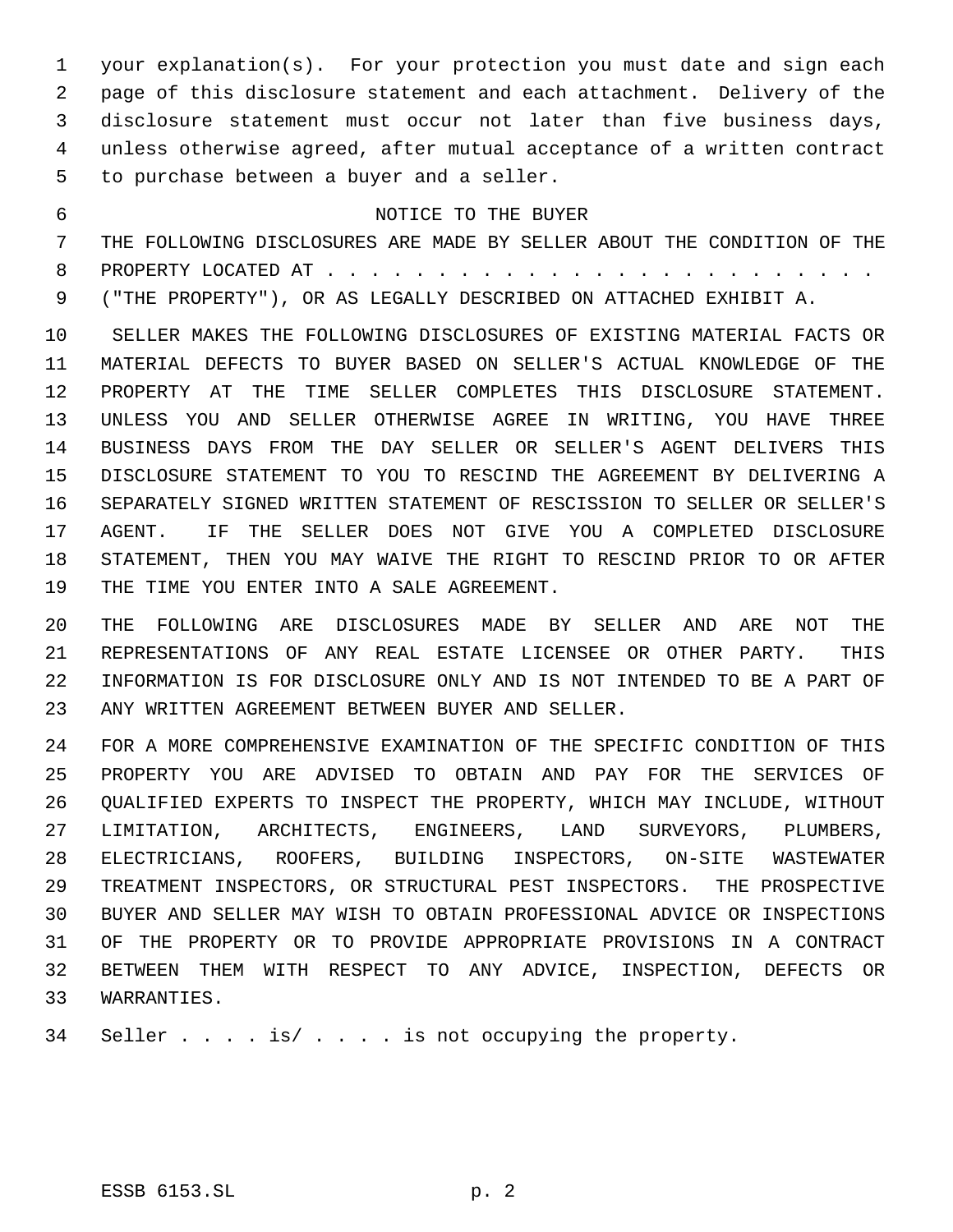#### **I. SELLER'S DISCLOSURES:**

1

 2 3 4

5

14 15 16

17 18 19

20 21 22

23 24 25

26 27

32 33

34 35

36

 $^{\ast}$ If you answer "Yes" to a question with an asterisk (\*), please explain your answer and attach documents, if available and not otherwise publicly recorded. If necessary, use an attached sheet.

| 5        |           |          |                | 1. TITLE                                                                             |
|----------|-----------|----------|----------------|--------------------------------------------------------------------------------------|
| 6        | [ ] Yes   | $[$   No | [ ] Don't know | A. Do you have legal authority to sell                                               |
| 7        |           |          |                | the property? If no, please explain.                                                 |
| 8<br>9   | [ ] Yes   | $[ ]$ No | [ ] Don't know | *B. Is title to the property subject to any<br>of the following?                     |
| 10       |           |          |                | (1) First right of refusal                                                           |
| 11       |           |          |                | $(2)$ Option                                                                         |
| 12       |           |          |                | (3) Lease or rental agreement                                                        |
| 13       |           |          |                | $(4)$ Life estate?                                                                   |
| 14       | [ ] Yes   | $[ ]$ No | [ ] Don't know | *C. Are there any encroachments,                                                     |
| 15       |           |          |                | boundary agreements, or boundary                                                     |
| 16       |           |          |                | disputes?                                                                            |
| 17       | [ ] Yes   | $[$   No | [ ] Don't know | *D. Are there any rights of way,                                                     |
| 18       |           |          |                | easements, or access limitations that may                                            |
| 19       |           |          |                | affect the Buyer's use of the property?                                              |
| 20       | [ ] Yes   | $[ ]$ No | [ ] Don't know | *E. Are there any written agreements for                                             |
| 21       |           |          |                | joint maintenance of an easement or right                                            |
| 22       |           |          |                | of way?                                                                              |
| 23       | $[ ]$ Yes | $[ ]$ No | [ ] Don't know | *F. Is there any study, survey project, or                                           |
| 24       |           |          |                | notice that would adversely affect the                                               |
| 25       |           |          |                | property?                                                                            |
| 26       | [] Yes    | $[$   No | [ ] Don't know | *G. Are there any pending or existing                                                |
| 27       |           |          |                | assessments against the property?                                                    |
| 28       | [ ] Yes   | $[ ]$ No | [ ] Don't know | *H. Are there any zoning violations,                                                 |
| 29<br>30 |           |          |                | nonconforming uses, or any unusual                                                   |
| 31       |           |          |                | restrictions on the property that would<br>affect future construction or remodeling? |
| 32       | $[ ]$ Yes | $[ ]$ No | [ ] Don't know | *I. Is there a boundary survey for the                                               |
| 33       |           |          |                | property?                                                                            |
| 34       | $[$   Yes | $[$   No | [ ] Don't know | *J. Are there any covenants, conditions,                                             |
| 35       |           |          |                | or restrictions which affect the property?                                           |
| 36       |           |          |                | 2. WATER                                                                             |
| 37       |           |          |                | A. Household Water                                                                   |
| 38       |           |          |                | (1) The source of water for the                                                      |
| 39       |           |          |                | property is:                                                                         |
| 40       |           |          |                | [] Private or publicly owned water                                                   |
| 41       |           |          |                | system                                                                               |
| 42       |           |          |                | [] Private well serving only the                                                     |
| 43       |           |          |                | subject property                                                                     |
| 44       |           |          |                | *[ ] Other water system                                                              |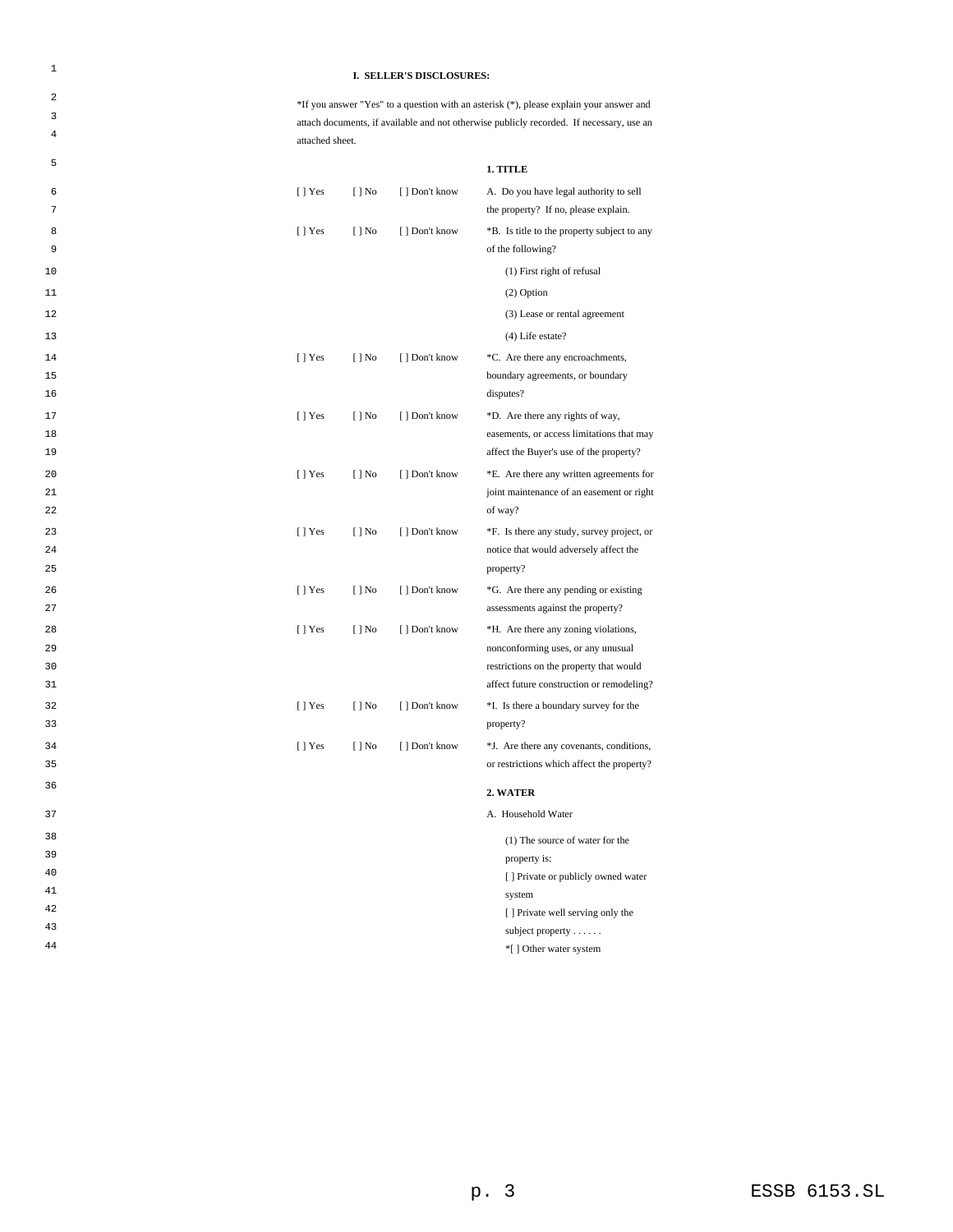| 1<br>2             | [] Yes    | $[ ]$ No | [ ] Don't know | *If shared, are there any written<br>agreements?                                                                                   |
|--------------------|-----------|----------|----------------|------------------------------------------------------------------------------------------------------------------------------------|
| 3<br>4<br>5        | [ ] Yes   | $[ ]$ No | [ ] Don't know | *(2) Is there an easement (recorded<br>or unrecorded) for access to and/or<br>maintenance of the water source?                     |
| 6<br>7             | [ ] Yes   | $[ ]$ No | [ ] Don't know | *(3) Are there any known problems<br>or repairs needed?                                                                            |
| 8<br>9<br>10<br>11 | [ ] Yes   | $[ ]$ No | [ ] Don't know | (4) During your ownership, has the<br>source provided an adequate year<br>round supply of potable water? If<br>no, please explain. |
| 12<br>13<br>14     | [] Yes    | $[ ]$ No | [ ] Don't know | *(5) Are there any water treatment<br>systems for the property? If yes, are<br>they [ ]Leased [ ]Owned                             |
| 15                 |           |          |                | B. Irrigation                                                                                                                      |
| 16<br>17<br>18     | [] Yes    | $[ ]$ No | [ ] Don't know | (1) Are there any water rights for the<br>property, such as a water right,<br>permit, certificate, or claim?                       |
| 19<br>20           | [] Yes    | $[ ]$ No | [ ] Don't know | *(a) If yes, have the water rights<br>been used during the last five years?                                                        |
| 21<br>22           | [ ] Yes   | $[ ]$ No | [ ] Don't know | *(b) If so, is the certificate<br>available?                                                                                       |
| 23                 |           |          |                | C. Outdoor Sprinkler System                                                                                                        |
| 24<br>25           | [ ] Yes   | $[ ]$ No | [ ] Don't know | (1) Is there an outdoor sprinkler<br>system for the property?                                                                      |
| 26<br>27           | [] Yes    | $[ ]$ No | [ ] Don't know | (2) If yes, are there any defects in<br>the system?                                                                                |
| 28<br>29           | [] Yes    | $[ ]$ No | [ ] Don't know | *(3) If yes, is the sprinkler system<br>connected to irrigation water?                                                             |
| 30<br>31           |           |          |                | 3. SEWER/ON-SITE SEWAGE<br><b>SYSTEM</b>                                                                                           |
| 32                 |           |          |                | A. The property is served by: [] Public                                                                                            |
| 33                 |           |          |                | sewer system, [ ] On-site sewage system                                                                                            |
| 34                 |           |          |                | (including pipes, tanks, drainfields, and                                                                                          |
| 35                 |           |          |                | all other component parts) [ ] Other                                                                                               |
| 36                 |           |          |                | disposal system, please describe:                                                                                                  |
| 37                 |           |          |                |                                                                                                                                    |
| 38                 | [ ] Yes   | $[ ]$ No | [ ] Don't know | B. If public sewer system service is                                                                                               |
| 39                 |           |          |                | available to the property, is the house                                                                                            |
| 40<br>41           |           |          |                | connected to the sewer main? If no,<br>please explain.                                                                             |
| 42                 |           |          |                |                                                                                                                                    |
| 43                 | $[$ ] Yes | $[ ]$ No | [ ] Don't know | C. Is the property subject to any sewage                                                                                           |
| 44                 |           |          |                | system fees or charges in addition to                                                                                              |
| 45                 |           |          |                | those covered in your regularly billed                                                                                             |
| 46                 |           |          |                | sewer or on-site sewage system                                                                                                     |
| 47                 |           |          |                | maintenance service?                                                                                                               |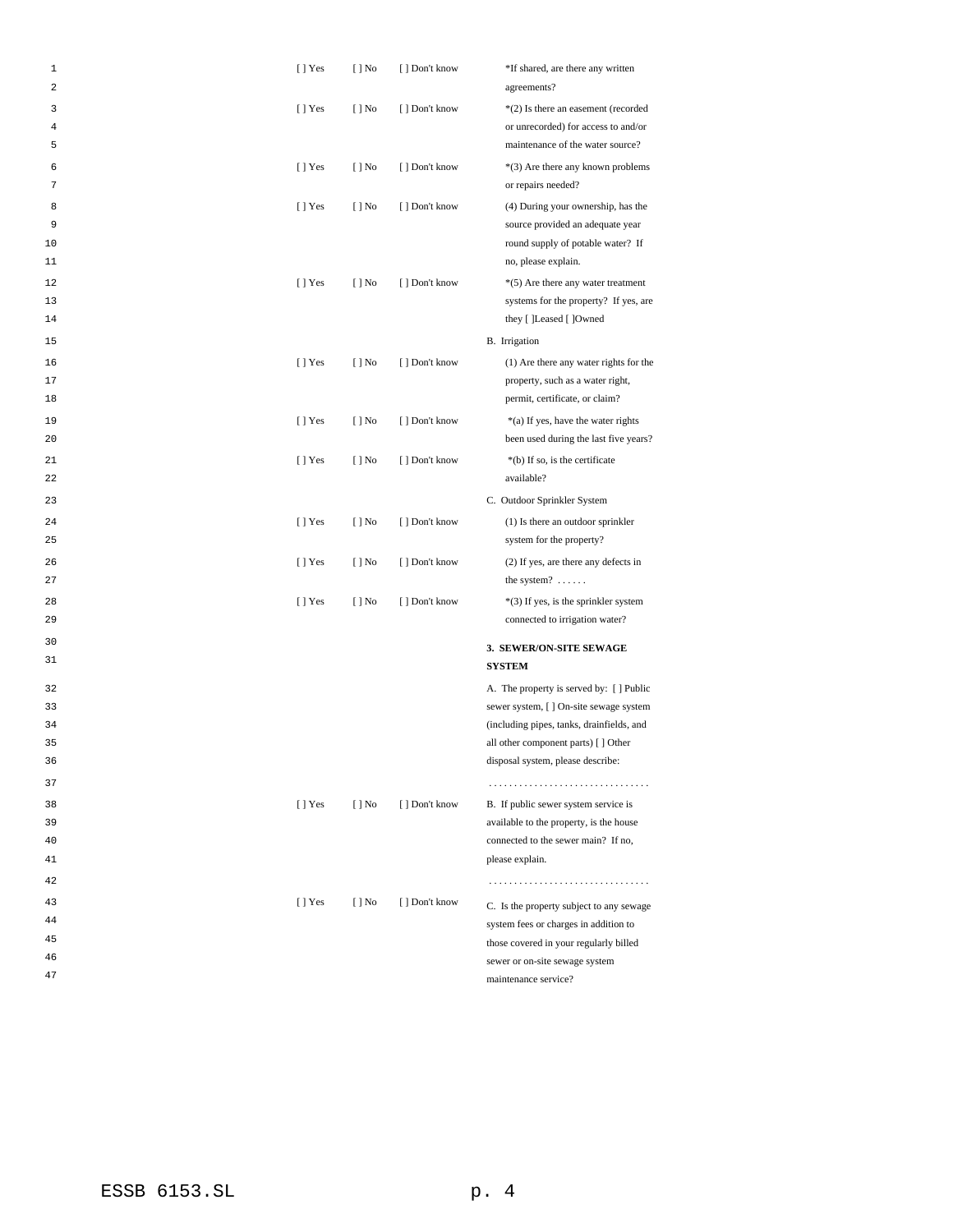| 1        |                |                         |                | D. If the property is connected to an on-                         |
|----------|----------------|-------------------------|----------------|-------------------------------------------------------------------|
| 2        |                |                         |                | site sewage system:                                               |
| 3        | $[$ Tes        | $[ ]$ No                | [ ] Don't know | *(1) Was a permit issued for its                                  |
| 4        |                |                         |                | construction, and was it approved by                              |
| 5        |                |                         |                | the local health department or                                    |
| 6        |                |                         |                | district following its construction?                              |
| 7        |                |                         |                | (2) When was it last pumped:                                      |
| 8        |                |                         |                |                                                                   |
| 9        | $[$ Tes        | $[ ]$ No                | [ ] Don't know | *(3) Are there any defects in the                                 |
| 10       |                |                         |                | operation of the on-site sewage                                   |
| 11       |                |                         |                | system?                                                           |
| 12       |                |                         | [ ] Don't know | (4) When was it last inspected?                                   |
| 13       |                |                         |                |                                                                   |
| 14       |                |                         |                | By Whom: $\dots\dots\dots\dots\dots\dots\dots$                    |
| 15       |                |                         | [ ] Don't know | (5) For how many bedrooms was the                                 |
| 16       |                |                         |                | on-site sewage system approved?                                   |
| 17       |                |                         |                |                                                                   |
| 18       | $[$ Tes        | $[ ]$ No                | [ ] Don't know | E. Are all plumbing fixtures, including                           |
| 19       |                |                         |                | laundry drain, connected to the sewer/on-                         |
| 20       |                |                         |                | site sewage system? If no, please                                 |
| 21       |                |                         |                | explain:                                                          |
| 22       | $[$ Tes        | $[ ]$ No                | [ ] Don't know | *F. Have there been any changes or                                |
| 23       |                |                         |                | repairs to the on-site sewage system?                             |
| 24       | $[$ Tes        | $[ ]$ No                | [ ] Don't know | G.<br>Is the on-site sewage system,                               |
| 25       |                |                         |                | including the drainfield, located entirely                        |
| 26       |                |                         |                | within the boundaries of the property? If                         |
| 27       |                |                         |                | please<br>explain.<br>no,                                         |
| 28       |                |                         |                |                                                                   |
| 29       | $[$   Yes      | $[$   No                | [ ] Don't know | Does the on-site sewage system<br>Н.                              |
| 30       |                |                         |                | require monitoring and maintenance                                |
| 31       |                |                         |                | services more frequently than once a                              |
| 32       |                |                         |                | yes, please explain.<br>year?<br>If                               |
| 33       |                |                         |                |                                                                   |
| 34       |                |                         |                | NOTICE: IF THIS RESIDENTIAL REAL PROPERTY DISCLOSURE              |
| 35       |                |                         |                | STATEMENT IS BEING COMPLETED FOR NEW CONSTRUCTION WHICH           |
| 36       |                |                         |                | HAS NEVER BEEN OCCUPIED, THE SELLER IS NOT REQUIRED TO            |
| 37       |                |                         |                | COMPLETE THE QUESTIONS LISTED IN ITEM 4. STRUCTURAL OR ITEM       |
| 38       |                | 5. SYSTEMS AND FIXTURES |                |                                                                   |
| 39       |                |                         |                |                                                                   |
|          |                |                         |                | 4. STRUCTURAL                                                     |
| 40       | $[$   Yes      | $[ ]$ No                | [ ] Don't know | *A. Has the roof leaked?                                          |
| 41<br>42 | [ ] Yes        | $[ ]$ No                | [ ] Don't know | *B. Has the basement flooded or<br>leaked?                        |
|          |                |                         |                |                                                                   |
| 43<br>44 | $\lceil$   Yes | $[ ]$ No                | [ ] Don't know | *C. Have there been any conversions,<br>additions, or remodeling? |
| 45       | [ ] Yes        | $[ ]$ No                | [ ] Don't know |                                                                   |
| 46       |                |                         |                | *(1) If yes, were all building<br>permits obtained?               |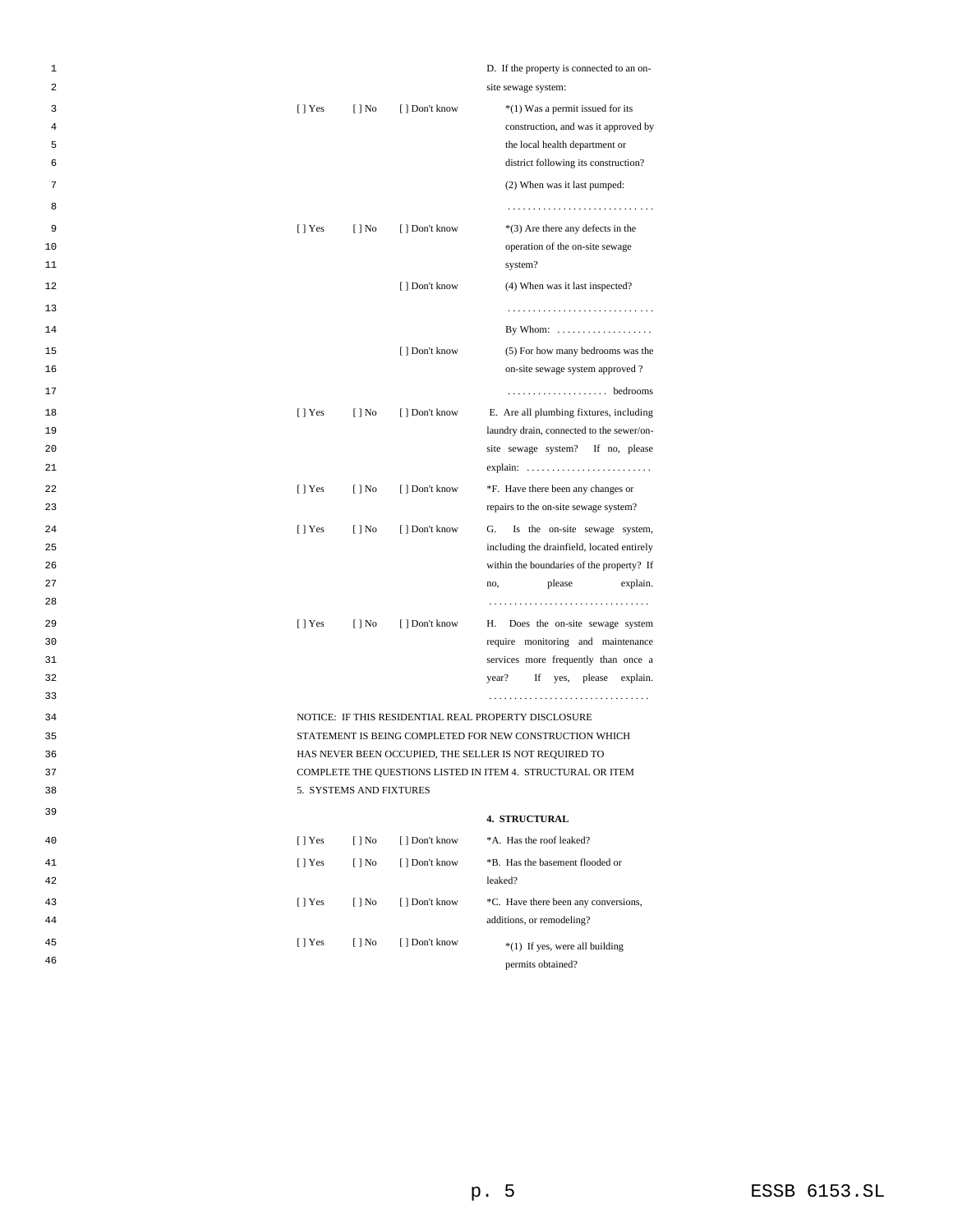| 1<br>2   | [ ] Yes | $[ ]$ No             | [ ] Don't know           |                                                                        | *(2) If yes, were all final<br>inspections obtained?                            |
|----------|---------|----------------------|--------------------------|------------------------------------------------------------------------|---------------------------------------------------------------------------------|
| 3<br>4   | [ ] Yes | $[ ]$ No             | [ ] Don't know           |                                                                        | D. Do you know the age of the house?<br>If yes, year of original construction:  |
| 5        |         |                      |                          |                                                                        |                                                                                 |
| 6<br>7   | [] Yes  | $[ ]$ No             | [ ] Don't know           |                                                                        | *E. Has there been any settling,<br>slippage, or sliding of the property or its |
| 8        |         |                      |                          | improvements?                                                          |                                                                                 |
| 9<br>10  | [] Yes  | $[ ]$ No             | [ ] Don't know           | *F. Are there any defects with the<br>following: (If yes, please check |                                                                                 |
| 11       |         |                      |                          | applicable items and explain.)                                         |                                                                                 |
| 12       |         |                      |                          |                                                                        |                                                                                 |
|          |         | $\Box$ Foundations   | $\Box$ Decks             |                                                                        | $\Box$ Exterior Walls                                                           |
| 13       |         | $\Box$ Chimneys      | $\square$ Interior Walls |                                                                        | □ Fire Alarm                                                                    |
| 14       |         | $\Box$ Doors         | $\Box$ Windows           |                                                                        | $\Box$ Patio                                                                    |
| 15       |         | $\Box$ Ceilings      | $\Box$ Slab Floors       |                                                                        | $\Box$ Driveways                                                                |
| 16       |         | $\Box$ Pools         | $\Box$ Hot Tub           |                                                                        | $\Box$ Sauna                                                                    |
| 17       |         | $\Box$ Sidewalks     | $\Box$ Outbuildings      |                                                                        | $\Box$ Fireplaces                                                               |
| 18       |         | $\Box$ Garage Floors | $\Box$ Walkways          |                                                                        | $\Box$ Siding                                                                   |
| 19       |         | $\Box$ Other         | $\Box$ Wood Stoves       |                                                                        |                                                                                 |
| 20       | [] Yes  | $[ ]$ No             | [ ] Don't know           |                                                                        | *G. Was a structural pest or "whole                                             |
| 21       |         |                      |                          |                                                                        | house" inspection done? If yes, when                                            |
| 22       |         |                      |                          |                                                                        | and by whom was the inspection                                                  |
| 23       |         |                      |                          |                                                                        |                                                                                 |
| 24       | [] Yes  | $[ ]$ No             | [ ] Don't know           |                                                                        | H. During your ownership, has the                                               |
| 25       |         |                      |                          |                                                                        | property had any wood destroying                                                |
| 26       |         |                      |                          | organism or pest infestation?                                          |                                                                                 |
| 27       | [] Yes  | $[ ]$ No             | [ ] Don't know           | I. Is the attic insulated?                                             |                                                                                 |
| 28       | [ ] Yes | $[ ]$ No             | [ ] Don't know           | J. Is the basement insulated?                                          |                                                                                 |
| 29       |         |                      |                          |                                                                        | <b>5. SYSTEMS AND FIXTURES</b>                                                  |
| 30       |         |                      |                          |                                                                        | *A. If any of the following systems or                                          |
| 31       |         |                      |                          |                                                                        | fixtures are included with the transfer,                                        |
| 32<br>33 |         |                      |                          | explain.                                                               | are there any defects? If yes, please                                           |
| 34       | [ ] Yes | [ ] No               | [ ] Don't know           |                                                                        | Electrical system, including wiring,                                            |
| 35       |         |                      |                          |                                                                        | switches, outlets, and service                                                  |
| 36       | [] Yes  | $[ ]$ No             | [ ] Don't know           |                                                                        | Plumbing system, including pipes,                                               |
| 37       |         |                      |                          |                                                                        | faucets, fixtures, and toilets                                                  |
| 38       | [ ] Yes | $[ ]$ No             | [ ] Don't know           | Hot water tank                                                         |                                                                                 |
| 39       | [ ] Yes | $[ ]$ No             | [ ] Don't know           | Garbage disposal                                                       |                                                                                 |
| 40       | [ ] Yes | $[ ]$ No             | [ ] Don't know           | Appliances                                                             |                                                                                 |
| 41       | [ ] Yes | $[ ]$ No             | [ ] Don't know           | Sump pump                                                              |                                                                                 |
| 42       | [ ] Yes | $[ ]$ No             | [ ] Don't know           |                                                                        | Heating and cooling systems                                                     |
| 43       | [ ] Yes | $[$   No             | [ ] Don't know           | Security system                                                        |                                                                                 |
| 44       |         |                      |                          | [] Owned [] Leased                                                     |                                                                                 |
| 45       |         |                      |                          |                                                                        |                                                                                 |
|          |         |                      |                          |                                                                        |                                                                                 |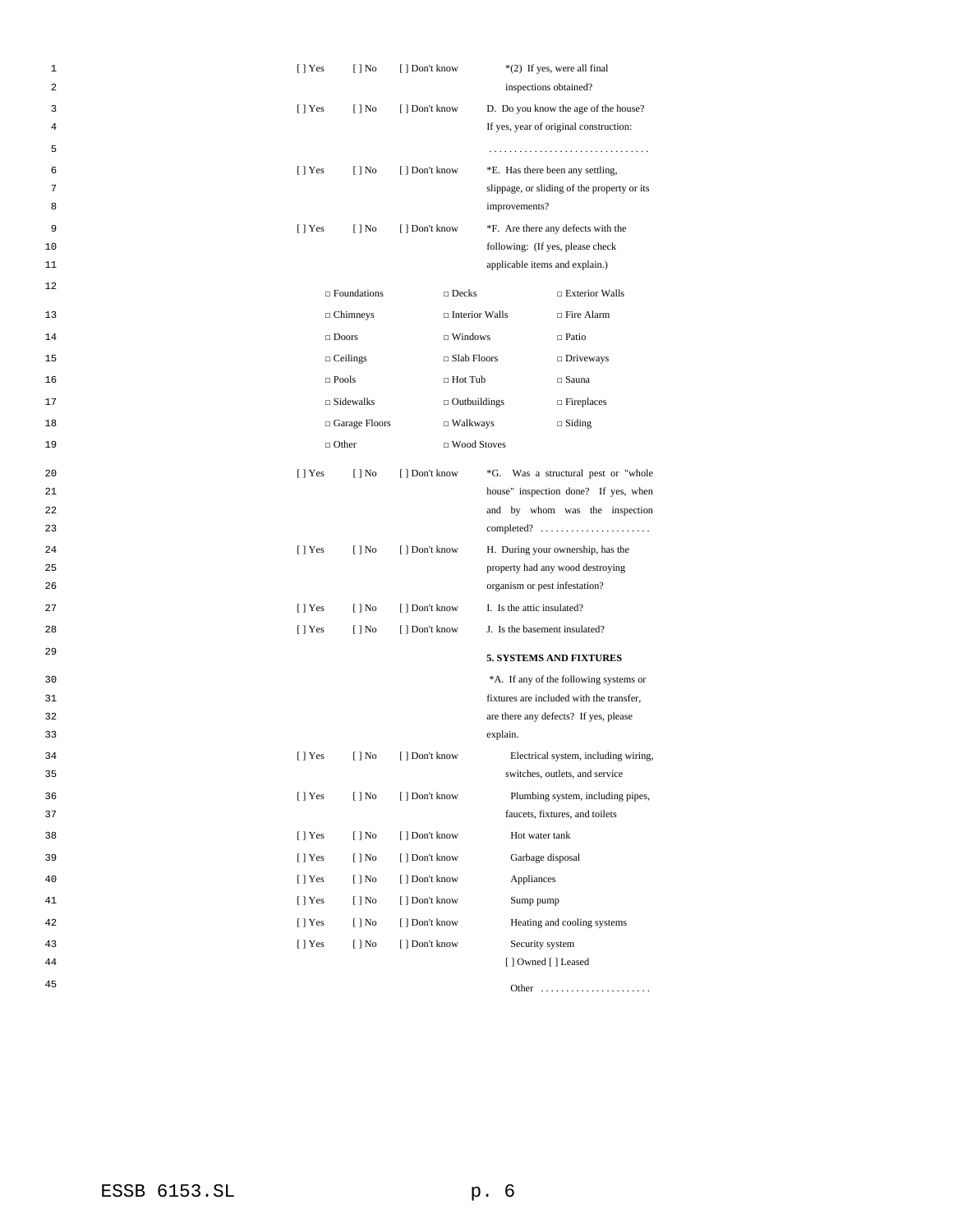| 1<br>2<br>3 |           |          |                | *B. If any of the following fixtures<br>or property is included with the<br>transfer, are they leased? (If yes, |
|-------------|-----------|----------|----------------|-----------------------------------------------------------------------------------------------------------------|
| 4           |           |          |                | please attach copy of lease.)                                                                                   |
| 5           | $[$ ] Yes | $[ ]$ No | [ ] Don't know | Security system                                                                                                 |
| 6           | $[$   Yes | $[ ]$ No | [ ] Don't know | Tanks (type): $\dots$                                                                                           |
| 7           | [ ] Yes   | $[ ]$ No | [ ] Don't know | Satellite dish                                                                                                  |
| 8           |           |          |                | Other: $\dots$                                                                                                  |
| 9           |           |          |                | <b>6. COMMON INTERESTS</b>                                                                                      |
| 10          | $[$   Yes | $[ ]$ No | [ ] Don't know | Is there a Home Owners'<br>А.                                                                                   |
| 11          |           |          |                | Association?<br>Name of Association                                                                             |
| 12          |           |          |                |                                                                                                                 |
| 13          | $[$ ] Yes | $[ ]$ No | [ ] Don't know | B. Are there regular periodic                                                                                   |
| 14          |           |          |                | assessments:                                                                                                    |
| 15          |           |          |                | \$ per [ ] Month [ ] Year                                                                                       |
| 16          |           |          |                | $\lceil$ Other                                                                                                  |
| 17          | [ ] Yes   | $[ ]$ No | [ ] Don't know | *C. Are there any pending special                                                                               |
| 18          |           |          |                | assessments?                                                                                                    |
| 19          | $[$ ] Yes | $[ ]$ No | [ ] Don't know | *D. Are there any shared "common                                                                                |
| 20          |           |          |                | areas" or any joint maintenance                                                                                 |
| 21          |           |          |                | agreements (facilities such as walls,                                                                           |
| 22          |           |          |                | fences, landscaping, pools, tennis courts,                                                                      |
| 23<br>24    |           |          |                | walkways, or other areas co-owned in<br>undivided interest with others)?                                        |
|             |           |          |                |                                                                                                                 |
| 25          |           |          |                | 7. GENERAL                                                                                                      |
| 26          | [ ] Yes   | $[ ]$ No | [ ] Don't know | *A. Have there been any drainage                                                                                |
| 27          |           |          |                | problems on the property?                                                                                       |
| 28          | [ ] Yes   | $[ ]$ No | [ ] Don't know | *B. Does the property contain fill                                                                              |
| 29          |           |          |                | material?                                                                                                       |
| 30          | [ ] Yes   | $[ ]$ No | [ ] Don't know | *C. Is there any material damage to the                                                                         |
| 31          |           |          |                | property from fire, wind, floods, beach                                                                         |
| 32          |           |          |                | movements, earthquake, expansive soils,                                                                         |
| 33          |           |          |                | or landslides?                                                                                                  |
| 34          | $[ ]$ Yes | $[ ]$ No | [ ] Don't know | D. Is the property in a designated flood                                                                        |
| 35          |           |          |                | plain?                                                                                                          |
| 36          | $[$ ] Yes | $[ ]$ No | [ ] Don't know | *E. Are there any substances, materials,                                                                        |
| 37          |           |          |                | or products on the property that may be<br>environmental concerns, such as                                      |
| 38<br>39    |           |          |                | asbestos, formaldehyde, radon gas, lead-                                                                        |
| 40          |           |          |                | based paint, fuel or chemical storage                                                                           |
| 41          |           |          |                | tanks, or contaminated soil or water?                                                                           |
| 42          | $[$   Yes | $[ ]$ No | [ ] Don't know | *G. Has the property ever been used as                                                                          |
| 43          |           |          |                | an illegal drug manufacturing site?                                                                             |
| 44          | $[$ ] Yes | $[ ]$ No | [ ] Don't know |                                                                                                                 |
| 45          |           |          |                | *H. Are there any radio towers in the<br>area that may cause interference with                                  |
| 46          |           |          |                | telephone reception?                                                                                            |
|             |           |          |                |                                                                                                                 |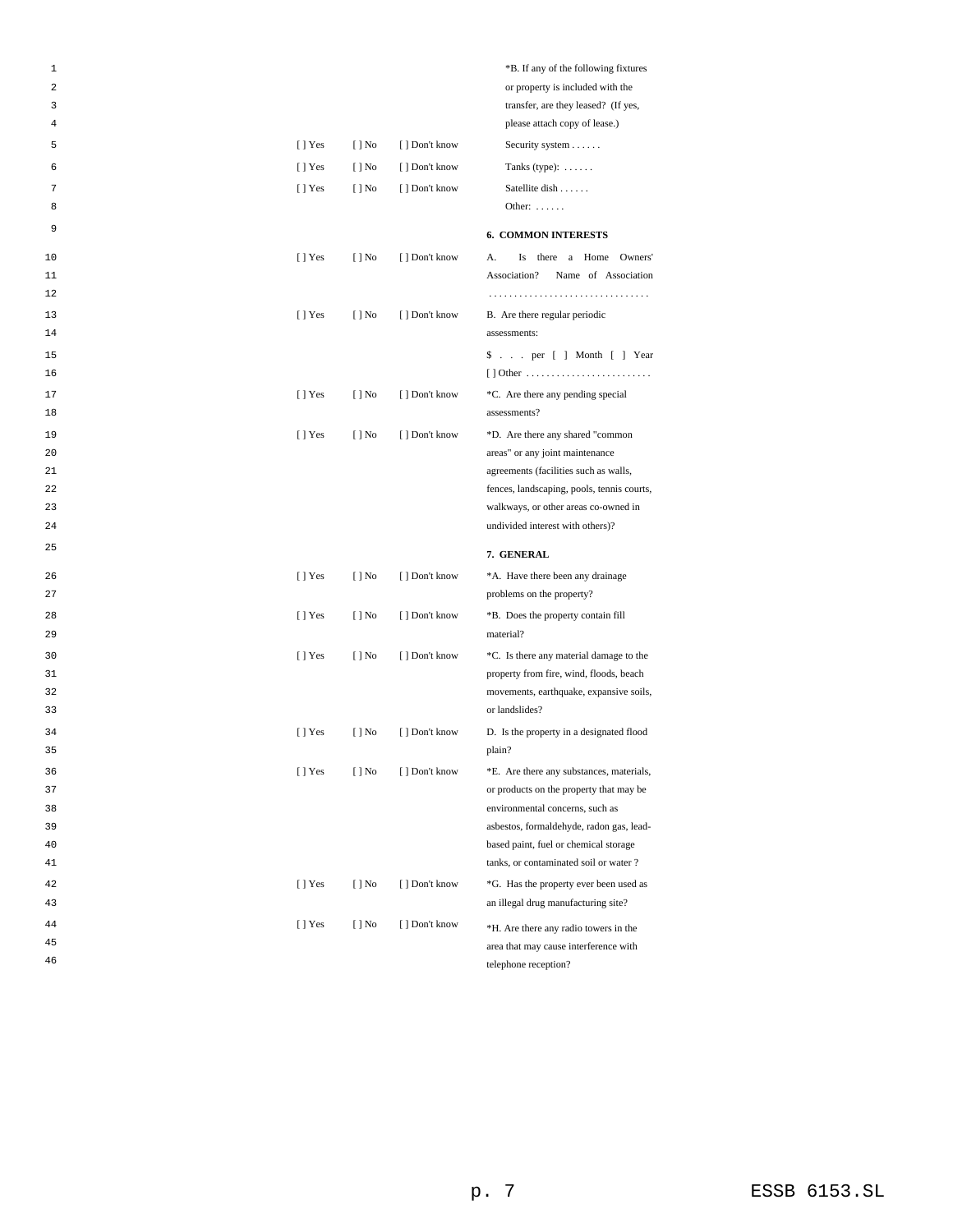| 1<br>2         |                                                    |                          |                            | 8. MANUFACTURED AND<br><b>MOBILE HOMES</b>                                                                  |  |  |
|----------------|----------------------------------------------------|--------------------------|----------------------------|-------------------------------------------------------------------------------------------------------------|--|--|
| 3<br>4         |                                                    |                          |                            | If the property includes a manufactured<br>or mobile home,                                                  |  |  |
| 5<br>6<br>7    | $[$   Yes                                          | $\lceil \cdot \rceil$ No | [ ] Don't know             | *A. Did you make any alterations to the<br>home? If yes, please describe the<br>alterations:                |  |  |
| 8<br>9<br>10   | $\lceil$   Yes                                     | $\lceil \cdot \rceil$ No | [ ] Don't know             | *B. Did any previous owner make any<br>alterations to the home? If yes, please<br>describe the alterations: |  |  |
| 11<br>12<br>13 | $\lceil$   Yes                                     | $\lceil \cdot \rceil$ No | [ ] Don't know             | *C. If alterations were made, were<br>permits or variances for these alterations<br>obtained?               |  |  |
| 14<br>15       |                                                    |                          |                            | 9. FULL DISCLOSURE BY<br><b>SELLERS</b>                                                                     |  |  |
| 16             |                                                    |                          |                            | A. Other conditions or defects:                                                                             |  |  |
| 17             | $\lceil$   Yes                                     | $[$   No                 | [ ] Don't know             | *Are there any other existing material                                                                      |  |  |
| 18             |                                                    |                          |                            | defects affecting the property that a                                                                       |  |  |
| 19             |                                                    |                          |                            | prospective buyer should know about?                                                                        |  |  |
| 20             |                                                    |                          |                            | B. Verification:                                                                                            |  |  |
| 21             |                                                    |                          |                            | The foregoing answers and attached                                                                          |  |  |
| 22             |                                                    |                          |                            | explanations (if any) are complete and                                                                      |  |  |
| 23             |                                                    |                          |                            | correct to the best of my/our knowledge                                                                     |  |  |
| 24             |                                                    |                          |                            | and I/we have received a copy hereof.                                                                       |  |  |
| 25             |                                                    |                          |                            | I/we authorize all of my/our real estate                                                                    |  |  |
| 26             |                                                    |                          |                            | licensees, if any, to deliver a copy of this                                                                |  |  |
| 27             |                                                    |                          |                            | disclosure statement to other real estate                                                                   |  |  |
| 28             |                                                    |                          |                            | licensees and all prospective buyers of                                                                     |  |  |
| 29             |                                                    |                          |                            | the property.                                                                                               |  |  |
| 30             | $DATE$                                             |                          | $SELLER$                   | $SELLER$                                                                                                    |  |  |
| 31             |                                                    |                          | <b>NOTICE TO THE BUYER</b> |                                                                                                             |  |  |
| 32             | INFORMATION REGARDING REGISTERED SEX OFFENDERS MAY |                          |                            |                                                                                                             |  |  |
| 33             |                                                    |                          |                            | BE OBTAINED FROM LOCAL LAW ENFORCEMENT AGENCIES. THIS                                                       |  |  |
| 34             |                                                    |                          |                            | NOTICE IS INTENDED ONLY TO INFORM YOU OF WHERE TO OBTAIN THIS                                               |  |  |
| 35             |                                                    |                          |                            | INFORMATION AND IS NOT AN INDICATION OF THE PRESENCE OF                                                     |  |  |
| 36             | REGISTERED SEX OFFENDERS.                          |                          |                            |                                                                                                             |  |  |
| 37             |                                                    |                          | II. BUYER'S ACKNOWLEDGMENT |                                                                                                             |  |  |
| 38             |                                                    | А.                       |                            | Buyer hereby acknowledges that: Buyer has a duty to pay                                                     |  |  |
| 39             |                                                    |                          |                            | diligent attention to any material defects that are known to                                                |  |  |
| 40             |                                                    |                          |                            | Buyer or can be known to Buyer by utilizing diligent attention                                              |  |  |
| 41             |                                                    |                          | and observation.           |                                                                                                             |  |  |
| 42             |                                                    | В.                       |                            | The disclosures set forth in this statement and in any                                                      |  |  |
| 43             |                                                    |                          |                            | amendments to this statement are made only by the Seller and                                                |  |  |
| 44             |                                                    |                          |                            | not by any real estate licensee or other party.                                                             |  |  |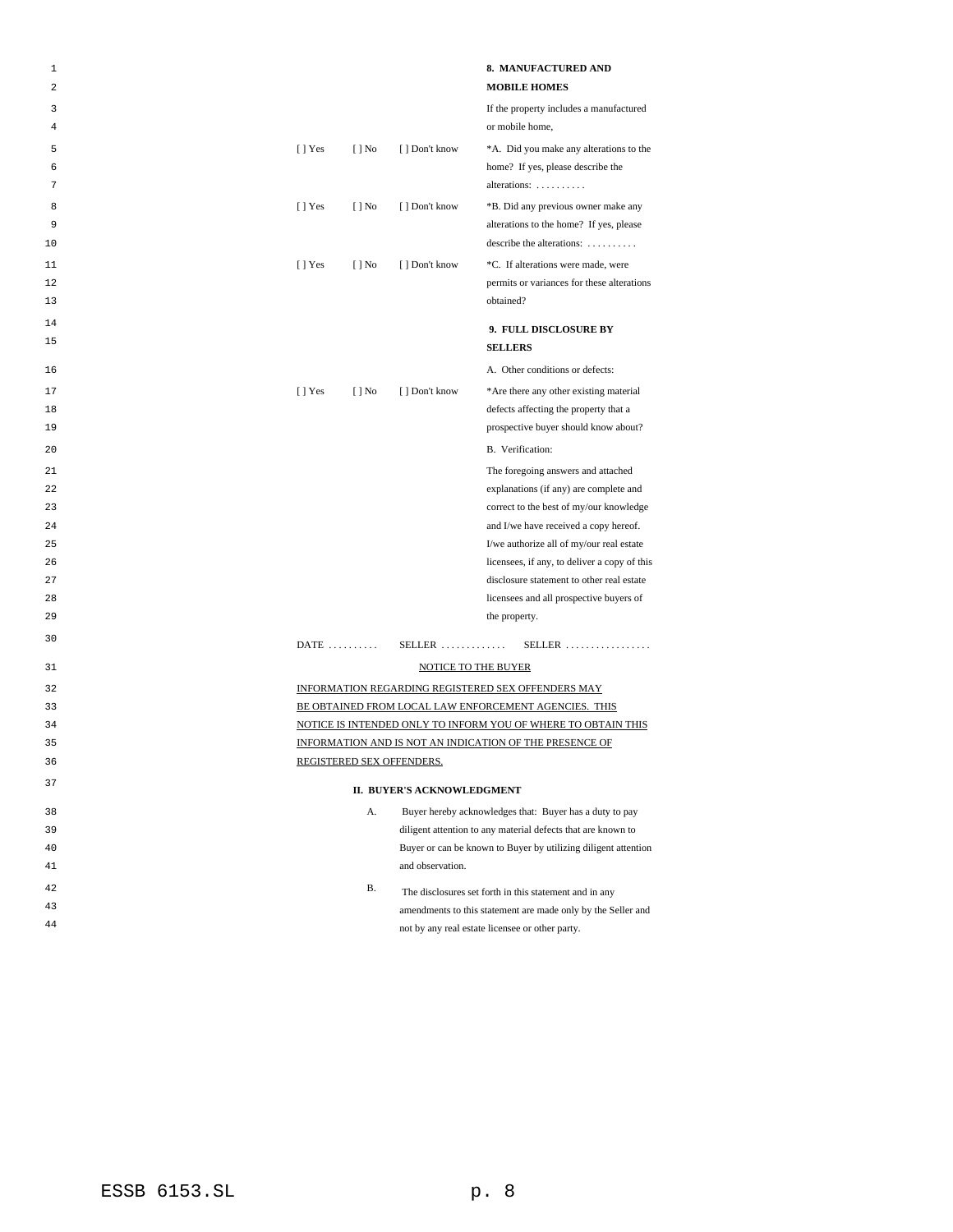C. Buyer acknowledges that, pursuant to RCW 64.06.050(2), real estate licensees are not liable for inaccurate information provided by Seller, except to the extent that real estate licensees know of such inaccurate information. D. This information is for disclosure only and is not intended to be a part of the written agreement between the Buyer and Seller. E. Buyer (which term includes all persons signing the "Buyer's acceptance" portion of this disclosure statement below) has received a copy of this Disclosure Statement (including attachments, if any) bearing Seller's signature.

12 DISCLOSURES CONTAINED IN THIS DISCLOSURE STATEMENT ARE PROVIDED BY SELLER BASED ON SELLER'S ACTUAL KNOWLEDGE OF THE PROPERTY AT THE TIME SELLER COMPLETES THIS DISCLOSURE STATEMENT. UNLESS BUYER AND SELLER OTHERWISE AGREE IN WRITING, BUYER SHALL HAVE THREE BUSINESS DAYS FROM THE DAY SELLER OR SELLER'S AGENT DELIVERS THIS DISCLOSURE STATEMENT TO RESCIND THE AGREEMENT BY DELIVERING A SEPARATELY SIGNED WRITTEN STATEMENT OF RESCISSION TO SELLER OR SELLER'S AGENT. IF THE SELLER DOES NOT GIVE YOU A COMPLETED DISCLOSURE STATEMENT, THEN YOU MAY WAIVE THE RIGHT TO RESCIND PRIOR TO OR AFTER THE TIME YOU ENTER INTO A SALE AGREEMENT.

 BUYER HEREBY ACKNOWLEDGES RECEIPT OF A COPY OF THIS DISCLOSURE STATEMENT AND ACKNOWLEDGES THAT THE DISCLOSURES MADE HEREIN ARE THOSE OF THE SELLER ONLY, AND NOT OF ANY REAL ESTATE LICENSEE OR OTHER PARTY. DATE . . . . . . . BUYER . . . . . . . . . BUYER . . . . . . . . . .

 (2) If the disclosure statement is being completed for new construction which has never been occupied, the disclosure statement is not required to contain and the seller is not required to complete the questions listed in item 4. Structural or item 5. Systems and Fixtures.

 (3) The seller disclosure statement shall be for disclosure only, and shall not be considered part of any written agreement between the buyer and seller of residential property. The seller disclosure statement shall be only a disclosure made by the seller, and not any real estate licensee involved in the transaction, and shall not be construed as a warranty of any kind by the seller or any real estate licensee involved in the transaction.

 NEW SECTION. **Sec. 2.** A new section is added to chapter 64.06 RCW to read as follows: